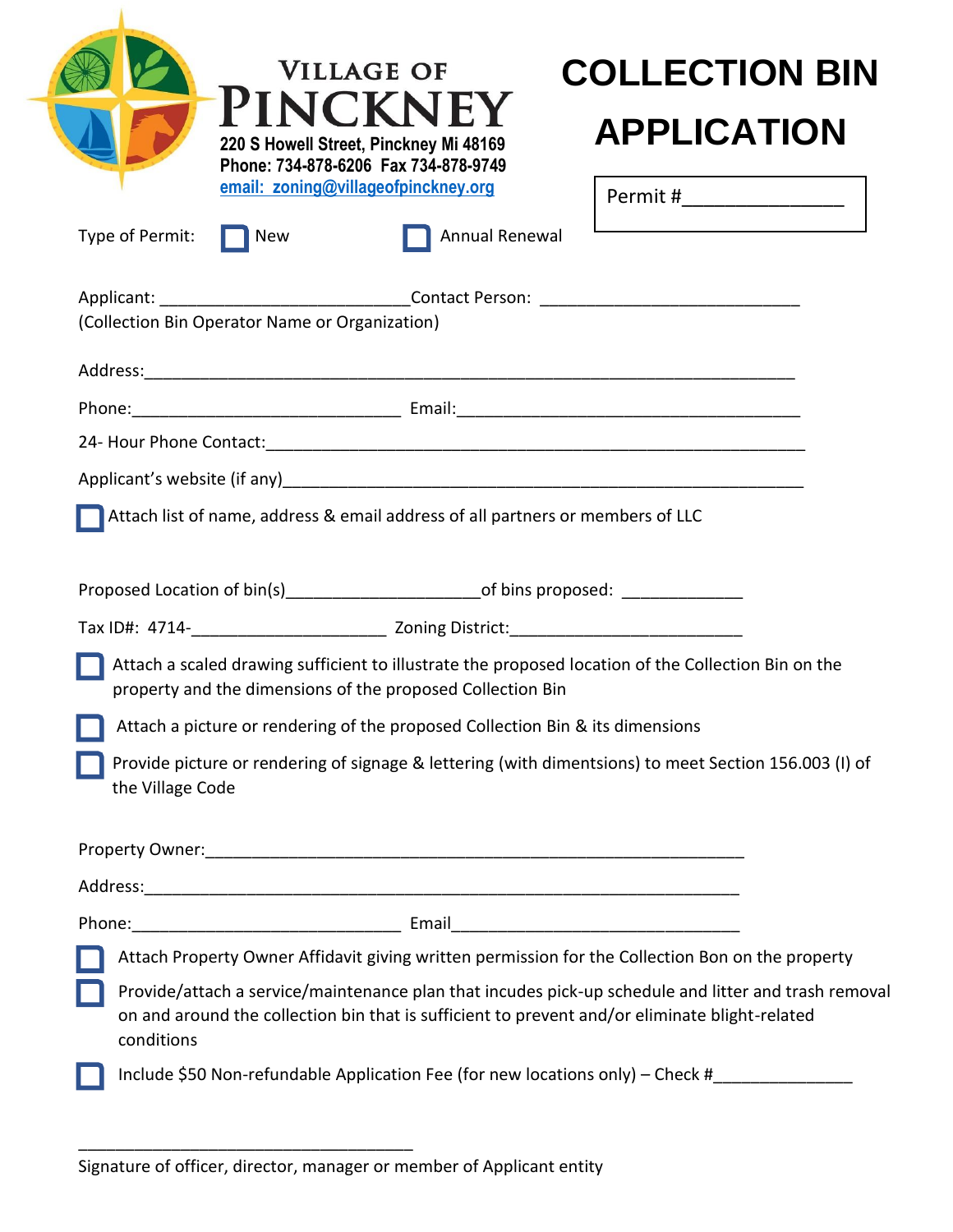| Permit approved | $(525 \text{ per bin})$ Check#<br>Fee Paid |
|-----------------|--------------------------------------------|
| Permit Denied   | Reason for denial:                         |
|                 |                                            |

Signature of Zoning Administrator entitled and the control of Date:

The following regulations shall apply to all collection bins within the village:

- A. Collection bins are allowed with an approved permit only in the ROB, SBD, RTO and O Zoning Districts under the Village of Pinckney Zoning Ordinance
- B. Collection bins shall be fabricated of durable and waterproof materials.
- C. Collection bins are required to be placed on a paved or concrete surface.
- D. Collection bins must be level and stable.
- E. Collection bins shall be locked with a tamper resistant locking mechanism so contents cannot be accessed by anyone other than those responsible for retrieval of the contents. Collection bins shall be tightly covered at all times to prevent the harboring of rodents and the scattering of debris.
- F. Collection bins shall be maintained in good condition and appearance with no structural damage, holes, visible rust, or graffiti. The area surrounding the bin shall be maintained free from any overflow items, furniture, rubbish, debris, hazardous materials, and noxious odors.
- G. Collection boxes shall be serviced and emptied as needed, but at least every thirty (30) days.
- H. Collection bins shall be no larger than 84 inches high, sixty (60) inches wide and sixty (60) inches deep.
- I. Collection bins shall have in, at minimum, one-half (1/2) inch lettering visible from the front of each collection box the name, address, email, website and phone number of the operator, as well as whether the collection box is owned and operated by a for profit company or a not-forprofit company. Notice should also include the type of material that may be deposited, frequency of pickup and notice that no materials shall be left outside the collection bin. The signage must be flat, either painted directly on the bin or affixed flat to the bin and projecting no more than two (2) inches from the side of the bin. The collection box shall not have information, advertising or logos other than those relating to the operator.
- J. No more than two (2) collection bins shall be allowed per property.
- K. Collection bins shall not be permitted:
	- 1. On any unimproved lot or parcel that is not currently used or occupied or where the principal building or structure has been closed or unoccupied for more than thirty (30) days;
	- 2. Within a landscaped area;
	- 3. Within the required main building setbacks for the zoning district;
	- 4. Within a parking space required as a part of the approved site plan or required to meet the parking requirements for the principal building or structure;
	- 5. Within five hundred (500) feet from the property line of any lot used or zoned for residential purposes or within fifty (50) feet of any entrance driveway; or
	- 6. Within a designated fire lane, or adjacent to a handicap parking space.
- L. Collection bins shall not cause a visual obstruction to vehicular or pedestrian or block access to required parking, emergency vehicle routes, building entrances or exits, easements, pedestrian walkways and dumpsters or trash enclosure areas.